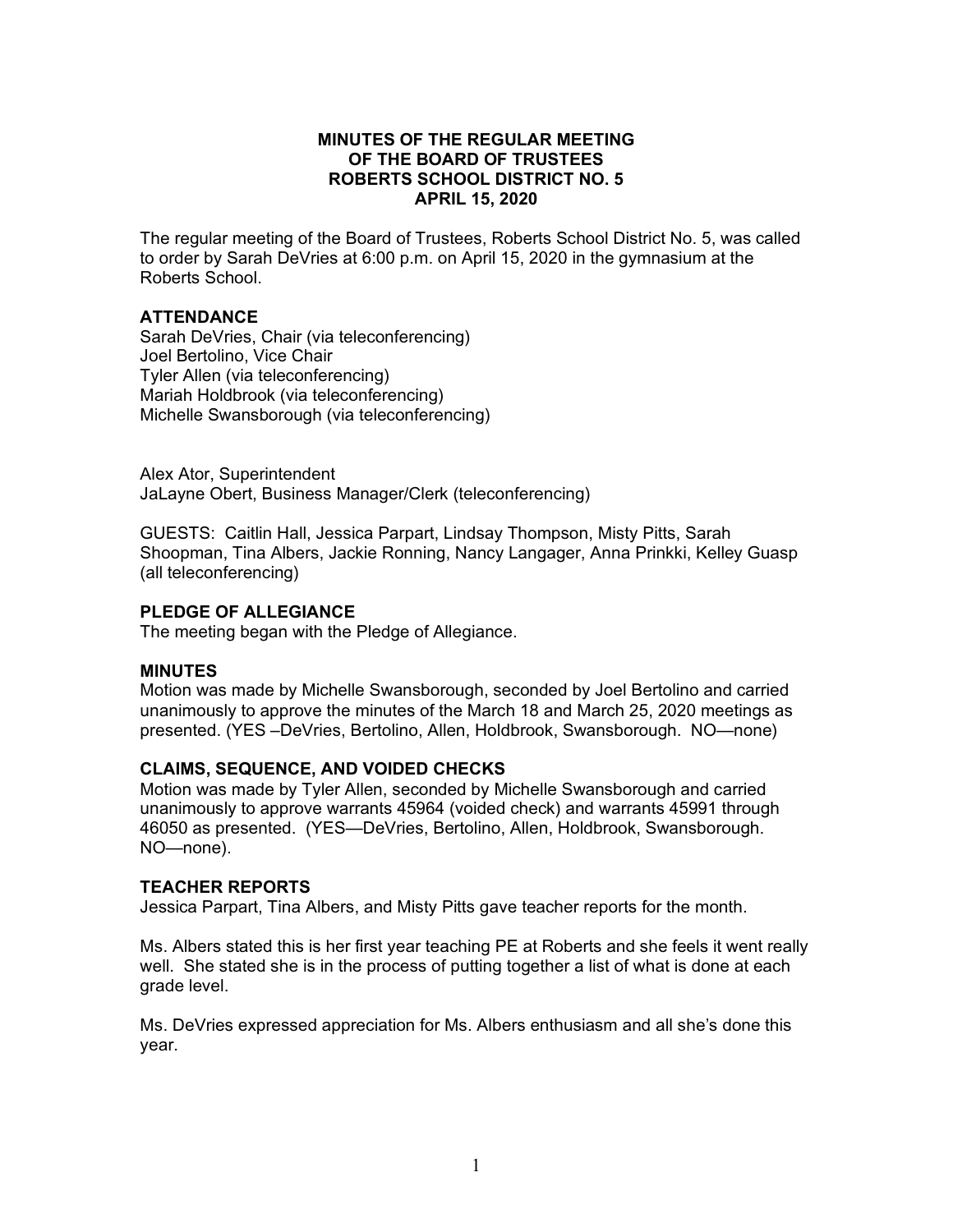Mrs. Pitts reported she is almost finished with her practicum for her library certification. She stated she is helping with the pre-school this year and is still sending material out to them.

Mrs. Pitts stated in the digital academy classes, only 8 of 32 classes are on track and zeroes will be put in for assignments not done on Monday so students have some work to do.

Mrs. Pitts stated we had two book fairs this year and she has been updating the juvenile section, both fiction and non-fiction. She stated she is changing the way she groups books on the shelves and is looking at new reference materials, both in books and online.

Ms. DeVries asked if the students in digital academy are having trouble with the internet, could they come to the school to get that work done.

Mr. Ator stated the Governor is asking that no students be allowed in the building at this time. He added he doesn't think too many students are having trouble with connecting with the internet, they just aren't making it a priority.

Ms. DeVries thanked Mrs. Pitts for all her work for the school and students.

Ms. Parpart stated she teaches math and science for grades four through six. She stated the Eureka math curriculum has been adopted for the sixth grade and next year she will use it at grades four and five also.

Mrs. Holdbrook stated it has been fun to watch Ms. Parpart grow as a first year teacher.

Mrs. Swansborough stated her students are really enjoying her classroom.

Mr. Ator stated Ms. Parpart is doing some great things with assessment. He thanked all three teachers for what they bring to the district.

# **STAFFING**

RESIGNATION – Mr. Ator stated he received a letter of resignation from Ashley Devine and

Mr. Burows is currently hurt and at home. He stated that leaves us with no custodians at the present time. He added he would like to publicly thank Ashley Devine for her work and dedication to the district.

Motion was made by Tyler Allen, seconded by Michelle Swansborough and carried unanimously to accept the letter of resignation from Ashley Devine and thank her for her work for the district. (YES—DeVries, Bertolino, Allen, Holdbrook, Swansborough. NO none).

# **NEW BUSINESS**

POSTPONEMENT OF ELECTION – Mr. Ator stated because of the health risks involved, the County Superintendent of Schools Lori Lynde has cancelled the school trustee elections scheduled for May 5, 2020. He stated this gives us a little more time to promote a levy.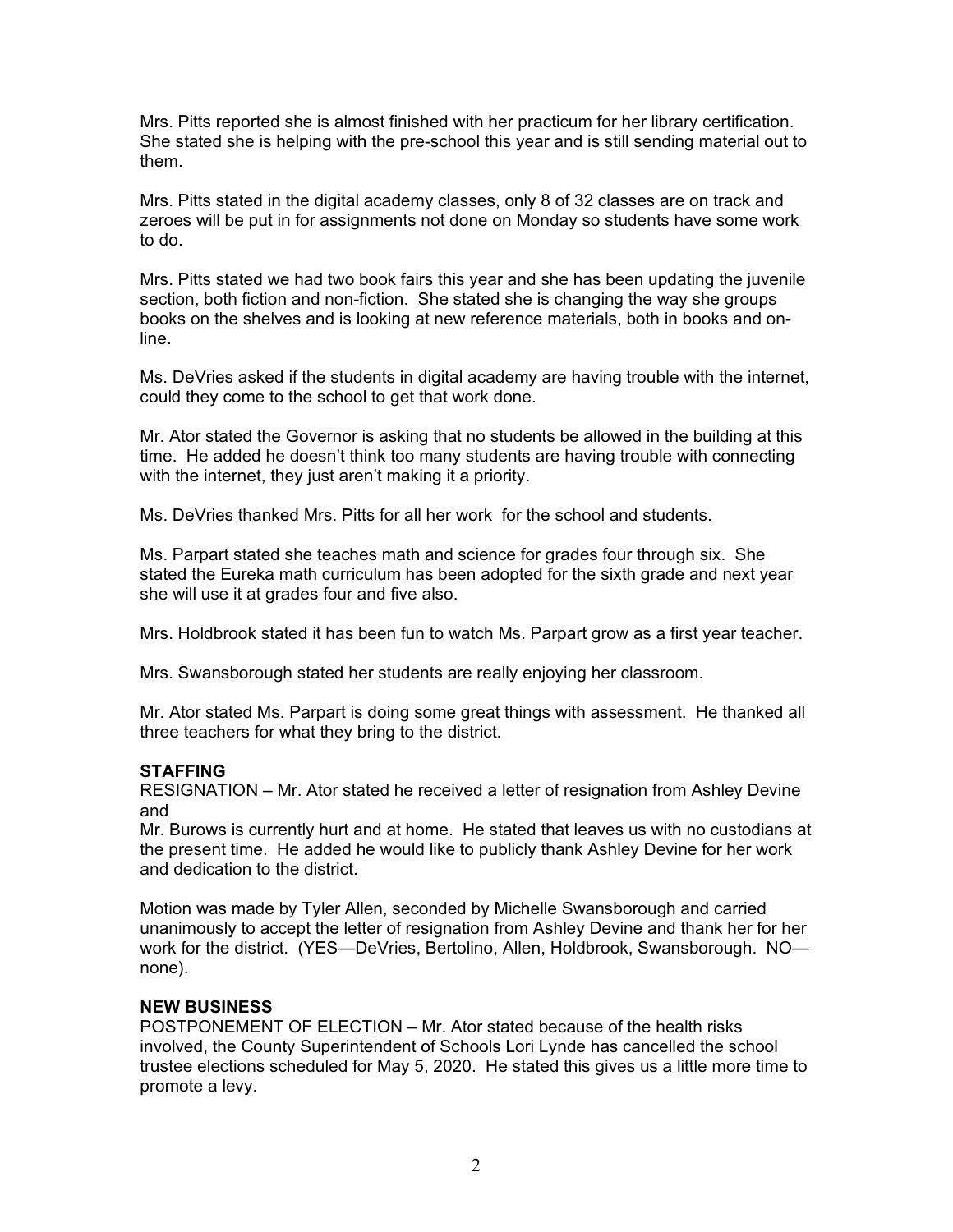MT COMPREHENSIVE LITERACY STATE DEVELOPMENT PROJECT SUBGRANT – Mr. Ator stated the grant application for the second round of the literacy grant is due on Friday and thanked the grant leadership for working on it. He added the grant would be \$250,000 per year for four years and asked the board for a motion in support of the application.

Motion was made by Michelle Swansborough, seconded by Mariah Holdbrook and carried unanimously to approve the following statement of support for the literacy grant application: The Roberts School Board will support the advancement of all Roberts students and staff in all areas connected to literacy by supporting grant goals. Additionally, we will support the school administration and instructional coach to ensure the implementation of grant goals and the use of the continuous school improvement cycle. Finally, if administrative or staff turnover happens during the timeline of the Montana Comprehensive Literacy State Development Subgrant, the board ensures to hire new staff who support literacy instruction in all areas and grant goals. (YES— DeVries, Bertolino, Allen, Holdbrook, Swansborough. NO—none).

SPRING ORDER CONTRACTS – Mr. Ator asked for approval of the following yearly contracts:

JPT for health insurance, Renewal Option 1, increase of \$46.13 per month to \$774.61 for single coverage.

Motion was made by Mariah Holdbrook, seconded by Joel Bertolino and carried unanimously to approve Renewal Option 1 with the Joint Powers Trust for health insurance for the 2020-2021 year. (YES—DeVries, Bertolino, Allen, Holdbrook, Swansborough. No—none).

MSGIA for Workers Compensation – Mr. Ator recommended continuing with MSGIA with a two-year renewal for Workers Compensation.

Motion was made by Mariah Holdbrook, seconded by Joel Bertolino and carried unanimously to approve a two-year renewal with MSGIA for Workers Compensation. (YES—DeVries, Bertolino, Allen, Holdbrook, Swansborough. NO—none).

POWERSCHOOL for grades, attendance, lunch, student records – Mr. Ator recommended renewal with PowerSchool at a cost of \$3494.10.

Motion was made by Mariah Holdbrook, seconded by Michelle Swansborough and carried unanimously to approve the yearly fee of \$3494.10 for PowerSchool. (YES— DeVries, Bertolino, Allen, Holdbrook, Swansborough. NO—none).

C&C ACCOUNTING for accounting software – Mr. Ator recommended approval of the renewal with C & C Accounting for \$4550.00 for accounting software.

Motion was made by Michelle Swansborough, seconded by Joel Bertolino and carried unanimously to approve the renewal with C&C Accounting for \$4550.00. (YES— DeVries, Bertolino, Allen, Holdbrook, Swansborough. NO—none).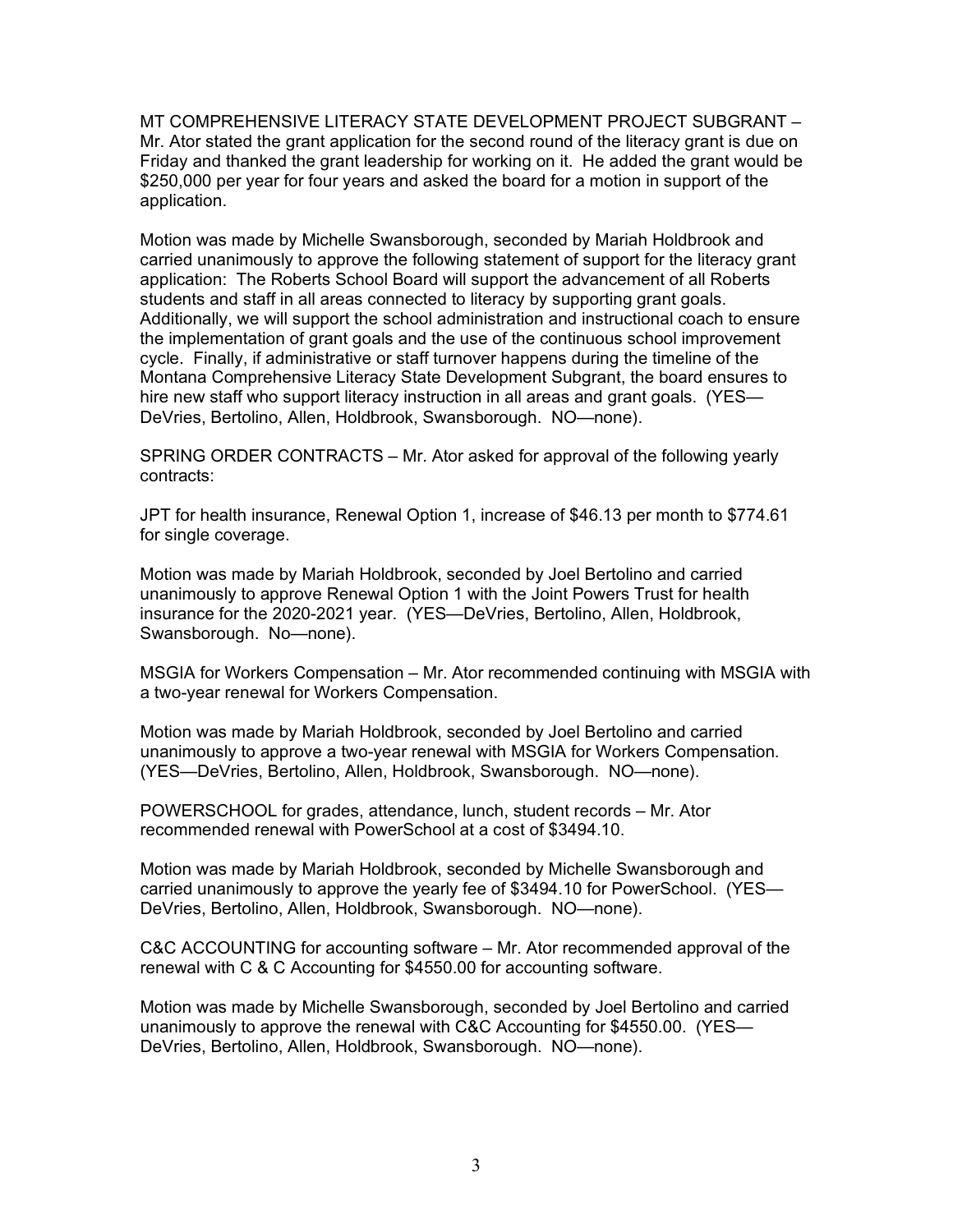# **OLD BUSINESS**

CLASSIFIED NEGOTIATIONS – Mr. Ator stated the negotiators for the classified staff haven't met yet.

### **SUPERINTENDENT REPORT**

Mr. Ator stated this is Mariah Holdbrook's last meeting as she has moved from the district. He stated he greatly appreciates what she and Luke have done for this district and him personally.

Mr. Ator stated we will have to start looking for a replacement for Mrs. Holdbrook's position on the Board.

ACTIVITIES REPORT – Sarah Shoopman reported the MHSA has put all spring sports on hold until April 24 and has put a hard deadline of May 4 for cancellation of the season if schools haven't reopened.

Mrs. Shoopman reported Mckenzie Pitts and Emma DeVries were both chosen as All-Conference selections for basketball and added she is looking forward to their senior year in both volleyball and basketball.

Mr. Ator stated we were able to get in a couple of games in for junior high boys' basketball.

TRUSTEE ELECTION BY ACCLAMATION –Mr. Ator stated Joel Bertolino and Tyler Allen have both been elected by acclamation for their trustee positions.

DISTANCE LEARNING UPDATE – Mr. Ator stated he will continue to say what a phenomenal staff we have and he appreciates the work that is being done on educating the students during this difficult time. He stated we are more or less taking a quality versus quantity approach to the work being given to students.

GRADUATAION – Mr. Ator reported he has spoken with the senior class and they are looking at a graduation date of June 20 using a drive-in type setting.

Mrs. Swansborough stated she would like to thank the teachers for the job they are doing as she has talked to other in different schools who aren't supporting their students as well.

Mrs. Holdbrook stated she is thankful for the emphasis that has been put on technology in this district as it is serving us well.

MEETING DATES – Mr. Ator stated future scheduled meeting dates are May 20, June 17, July 15, and August 19.

#### **ADJOURNMENT**

Ms. DeVries called for adjournment at 7:42 p.m.

Board Chair **District Clerk** 

\_\_\_\_\_\_\_\_\_\_\_\_\_\_\_\_\_\_\_\_\_\_\_\_\_\_\_\_\_\_\_\_\_\_ \_\_\_\_\_\_\_\_\_\_\_\_\_\_\_\_\_\_\_\_\_\_\_\_\_\_\_\_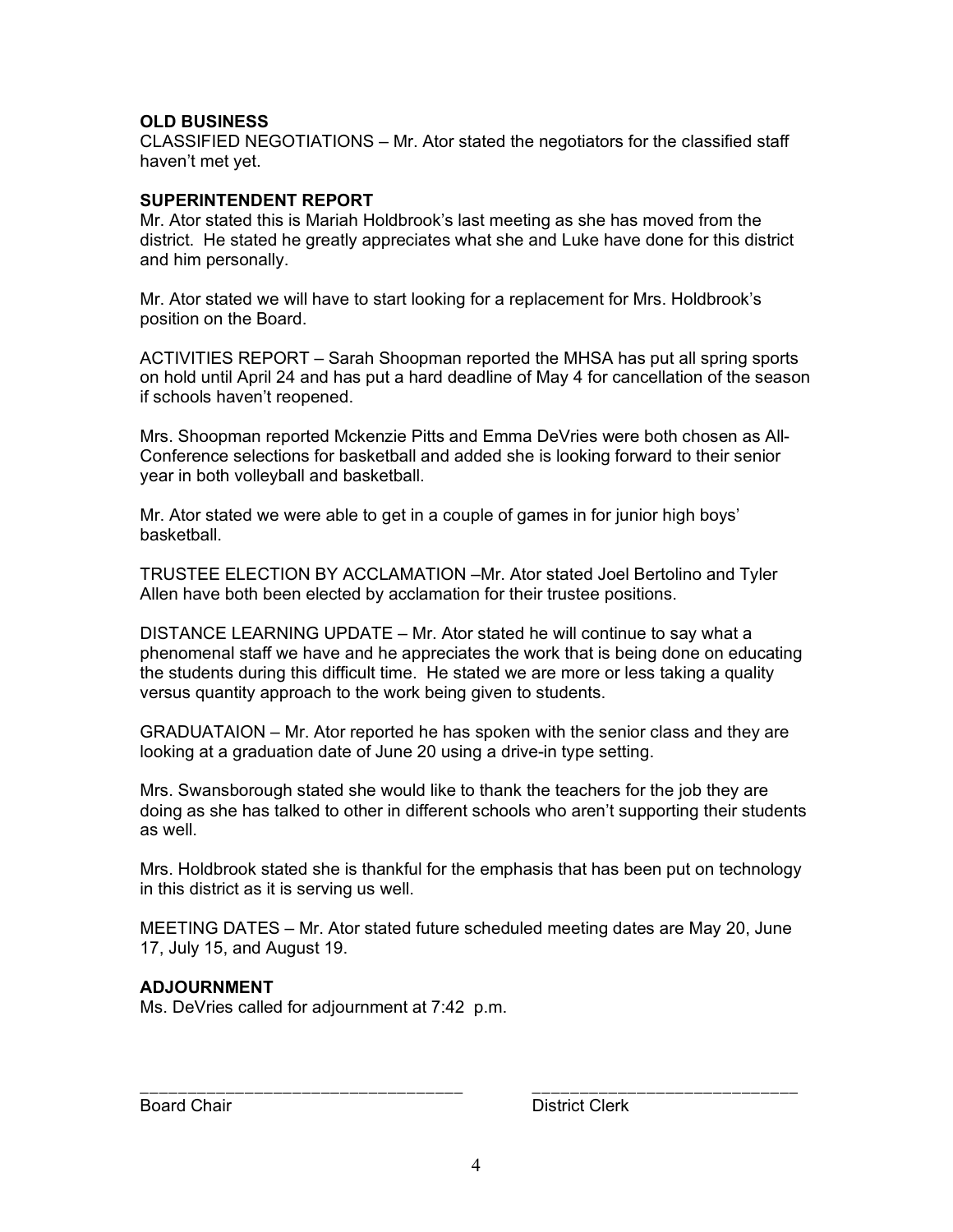### **MINUTES OF THE SPECIAL MEETING OF THE BOARD OF TRUSTEES ROBERTS SCHOOL DISTRICT NO. 5 APRIL 27, 2020**

The special meeting of the Board of Trustees of Roberts School District No. 5, Roberts, Montana was called to order by Chair Sarah DeVries at 6:00 p.m. in the gymnasium at the Roberts School.

#### **ATTENDANCE**

Sarah DeVries, Chair Joel Bertolino, Vice Chair Michelle Swansborough

ABSENT: Tyler Allen

Alex Ator, Superintendent JaLayne Obert, Business Manager/Clerk (via teleconferencing)

GUESTS: Jon Milligan, present at meeting

Teleconferencing: Sarah Shoopman, Dr. Bill George, Peter Wisniewski, Anna Prinkki, Brianne Payne, Jessica Parpart, Charlotte DeVries, Erin Koch, John Bassett, Jessie Croft, Kelley Guasp, Lindsay Thompson, Susan Fischer, Nancy Langager, Tina Albers, Jackie Ronning, Brian Frank, Brandon Crane, Kathleen Kuntz, Doug Whitehead, Misty Pitts, Shannyn Wilson, Tim Cooper, Erica Cooper

#### **PLEDGE OF ALLEGIANCE**

The meeting began with the Pledge of Allegiance.

#### **PUBLIC COMMENT**

Mr. Ator stated with the Governor's decision that schools could re-open on May 7 with proper procedures for social distancing, he invited Dr. Bill George, Carbon County Health Officer, to give information on COVID-19.

Dr. George thanked Mr. Ator for inviting him to the meeting to give information on the current situation in Carbon County with COVID-19. He stated Carbon County got on the ball early with the pandemic and it has really made a difference.

Dr. George stated to date there have been six cases of the coronavirus in Carbon County, none of which were community acquired. Right now in Montana there are less than 100 active cases and there have been 14 deaths. Social distancing and closures resulted in low numbers for the state.

Dr. George stated he has never seen anything spread as quickly or be as lethal as this virus and no one has immunity. He stated with the Spanish Flu, closing schools helped to stop the spread of the disease and it is helping with this pandemic. He stated there is an argument for partially reopening school if there is a need to help at-risk students and we can do that in Montana because of the low numbers. He added asymptomatic carriers can cause 20% to 50% of cases and we have to learn to live with this virus as it is going to be around for a while.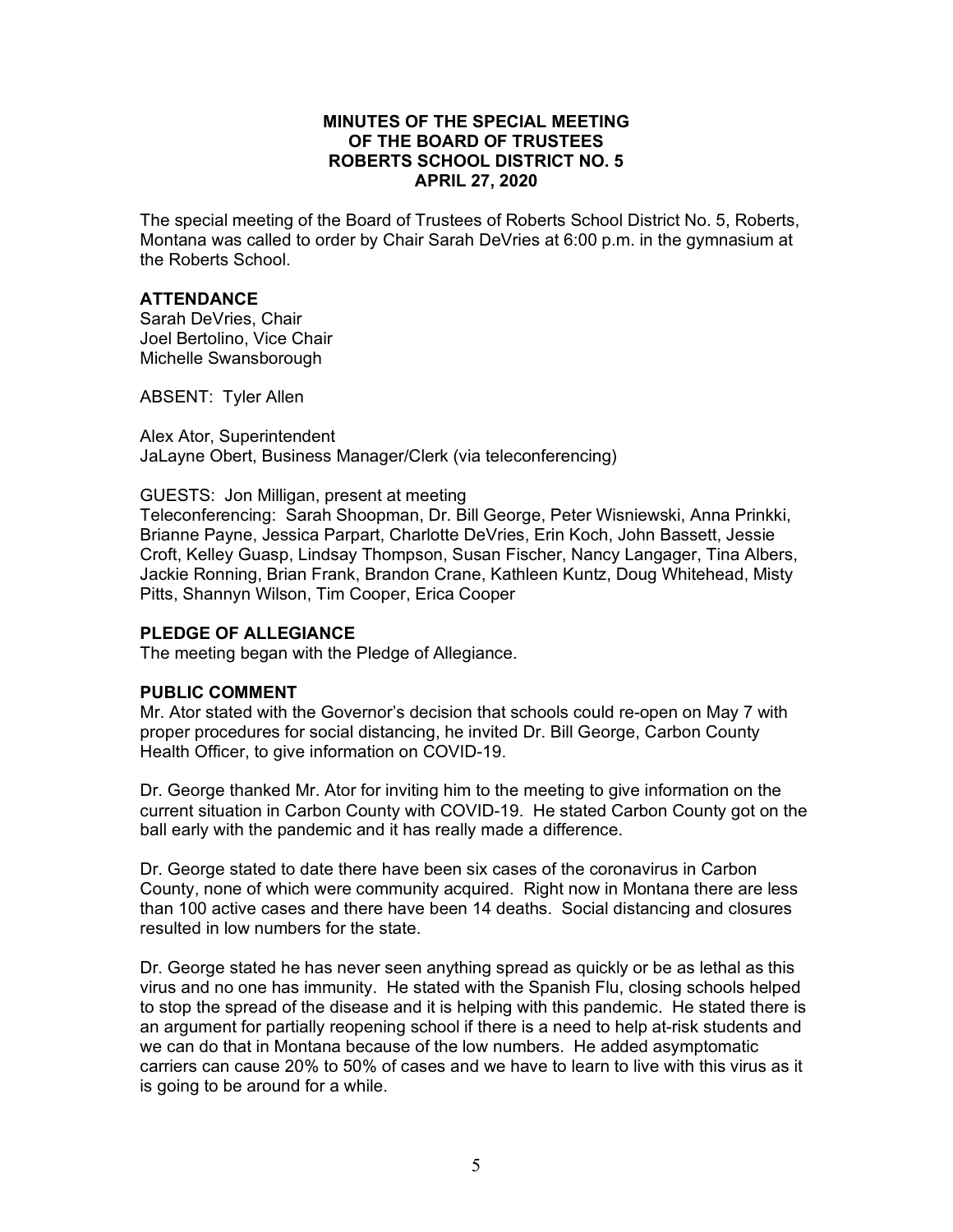Dr. George stated the use of masks is based on data on other viruses and they are helpful in protecting other people. He added Montana is in a good position with access to testing supplies.

Anna Prinkki asked Dr. George if he has an overall recommendation on whether or not to re-open school.

Dr. George stated he is very impressed with what the district has been doing but we will have more data on the virus in the fall.

Tim Cooper asked if there is any chance this is what could have made some of our children sick in November, December, and January.

Dr. George stated there are some who feel that could have happened.

Jon Milligan stated we could see the virus go up and down in the fall.

Dr. George stated it is probably safe to partially reopen if proper guidelines on social distancing and wearing masks are followed and may even be helpful in getting students used to doing things differently. But there will be much better information and guidance in the fall.

Mrs. Swansborough asked what happens if a student refuses to wear a mask

Dr. George stated masks have to worn for the protection of others.

Mr. Ator stated we are understaffed for custodial staff right now and asked how often things need to be wiped down.

Dr. George stated daily cleaning should be sufficient.

Ms. DeVries asked if students can have breaks from wearing the masks.

Dr. George stated it wouldn't be a good idea.

Mr. Ator asked how hard social distancing is for kids.

Dr. George stated it is close to impossible.

Mr. Ator asked if re-opening for full or half-days would be better.

Dr. George stated he doesn't know but added he is available to the district at any time.

Mr. Ator thanked Dr. George for joining the meeting and presenting the information in a manner understandable by the general public.

Caitlin Hall stated daycare is an issue for them as there is nothing available for their youngest child.

Mr. Ator stated we have a number of teachers who won't be returning if we open back up.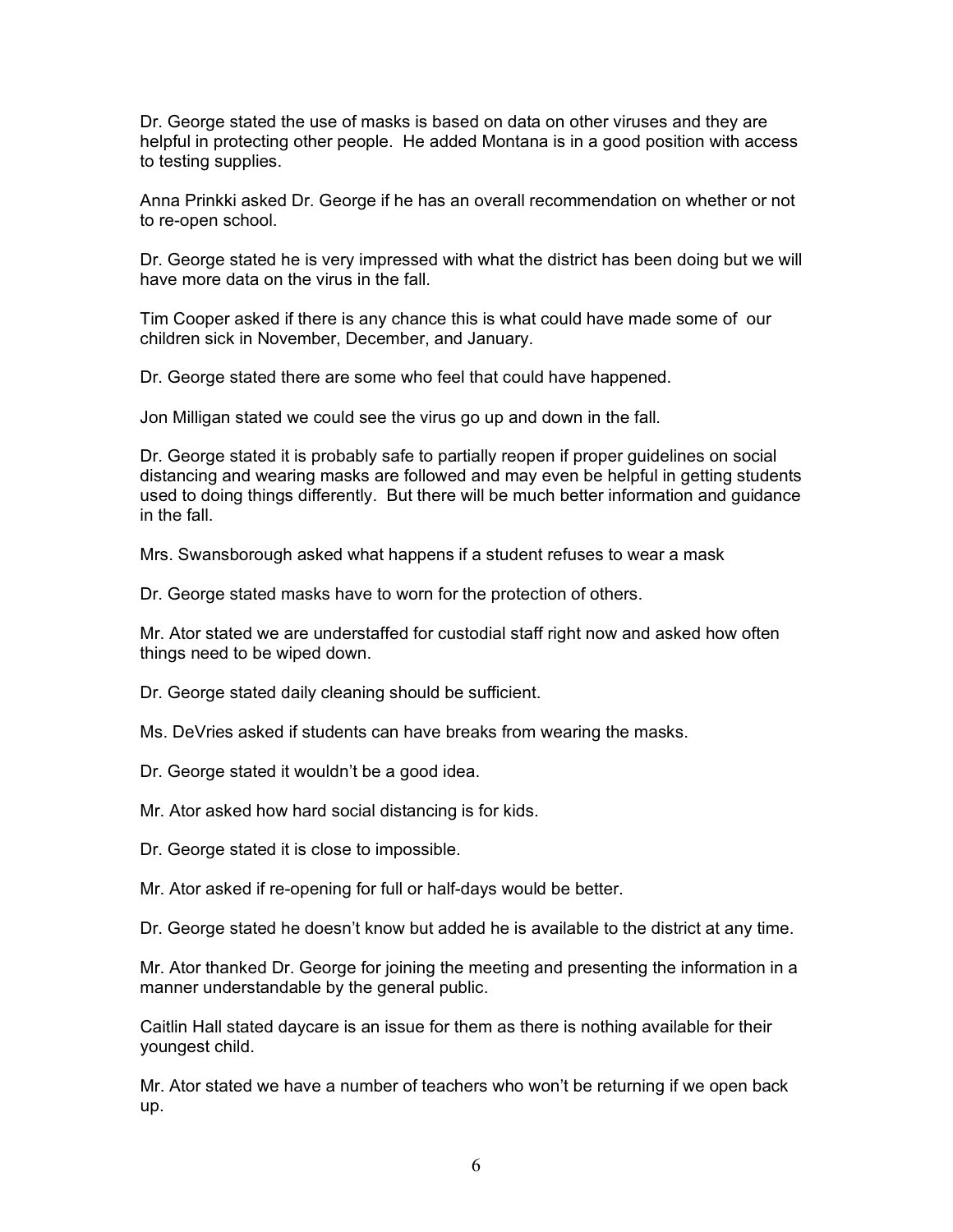# **UPDATED ELECTION RESOLUTION**

Mr. Ator recommended approval of the updated election resolution for July 7, 2020. Motion was made by Michelle Swansborough, seconded by Joel Bertolino and carried unanimously to approve the following election resolution calling for the election on July 7, 2020. (YES—DeVries, Bertolino, Allen, Swansborough. NO—none). (see attached)

### **ROBERTS SCHOOL PLAN FOR REMAINDER OF SCHOOL YEAR**

Mr. Ator stated he surveyed the staff and parents of all but four families representing five students about how to continue with holding school. He stated 63% of parents, 91% of teachers, and 83% of students were in favor of finishing the school year with distance learning. He stated he has three requests from staff to continue to self-quarantine and concern has been expressed with the lack of daycare so we would have to cover some staff if we were to re-open.

Mr. Ator stated he doesn't think it makes sense educationally to re-open the school for the rest of this year although he does see some benefit of getting the students used to social distancing. He stated if we were to re-open, staff would have to stop doing distance education and there are students who would not come back into the school building this spring. He stated there could be some enrichment and remedial activities but bringing the students back into almost a police state would be hard on them and the staff.

Jon Milligan stated he is proud to be part of this school and the leadership of Mr. Ator and the board has been incredible but he would love to give the students some training on how to go on from now.

Mr. Ator stated we could still do some of those activities.

Lindsay Thompson stated it would be painful to come back this spring and have to distance from the students and that would probably create another level of anxiety. She stated some students also wouldn't come back and how would she educate those children.

Motion was made by Joel Bertolino to continue this school year with distance education and make an effort to have options to bring students in for enrichment activities but make it optional.

Mrs. Swansborough stated she can't imagine trying to choose between educating your child and putting a roof over their head. She added she is worried about the at-risk students who need the help of their teachers.

Caitlin Hall stated we all have the same concerns with those students.

#### **RECESS**

Ms. DeVries called for a recess at 8:12 p.m. She returned the meeting to regular session at 8:26 p.m.

Mr. Ator reported during the break he was contacted by two more staff members who potentially would not come to work if the school is re-opened this spring.

Michelle Swansborough seconded Joel Bertolino's motion.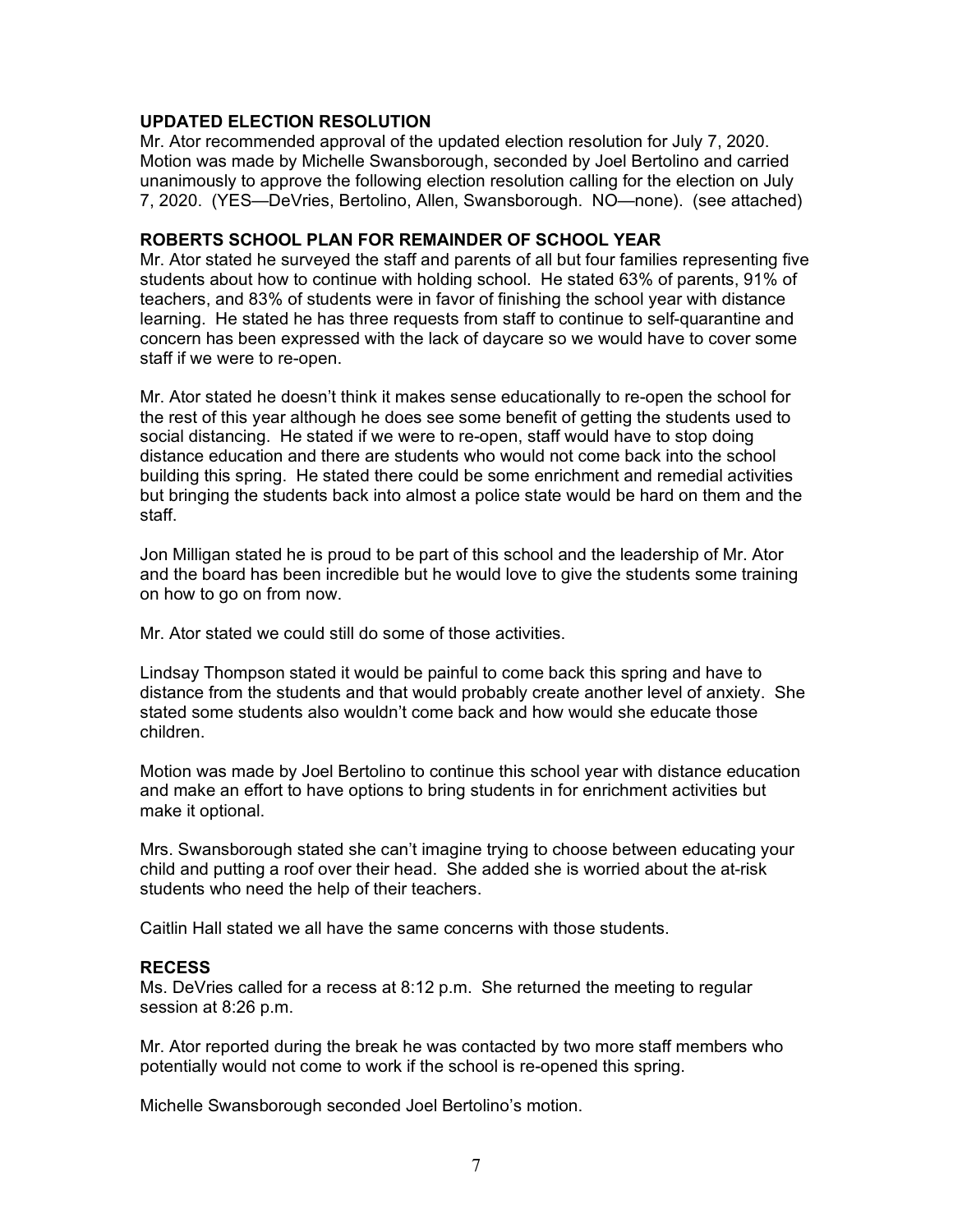Ms. DeVries asked if there are teachers willing to come in and do enrichment activities.

Mr. Ator stated any activities at the school would have to be with proper distancing, probably starting with the older students, but teachers have indicated interest.

Mrs. Swansborough stated there would need to be a limit on the number of students who could come in and it would have to be clear that masks have to be worn.

Mr. Bertolino stated he would amend his motion to continue this school year with distance education and make an effort to have options to optionally bring students in for enrichment activities, ensuring all COVID 19 safety measures for the current phase are being observed and enforced. Mrs. Swansborough seconded the amendment and it carried unanimously. (YES—DeVries, Bertolino, Allen, Swansborough. NO—none).

The motion as amended was voted on and carried unanimously. (YES—DeVries, Bertolino, Allen, Swansborough. NO—none).

## **DECLARATION OF EMERGENCY**

Mr. Ator asked that a special meeting be called for the declaration of emergency to give him time to collect everything needed.

### **ADJOURNMENT**

Ms. DeVries called for adjournment at 8:45 p.m.

\_\_\_\_\_\_\_\_\_\_\_\_\_\_\_\_\_\_\_\_\_\_\_\_\_\_\_\_\_\_\_\_\_\_ \_\_\_\_\_\_\_\_\_\_\_\_\_\_\_\_\_\_\_\_\_\_\_\_\_\_\_\_ Board Chair **District Clerk**